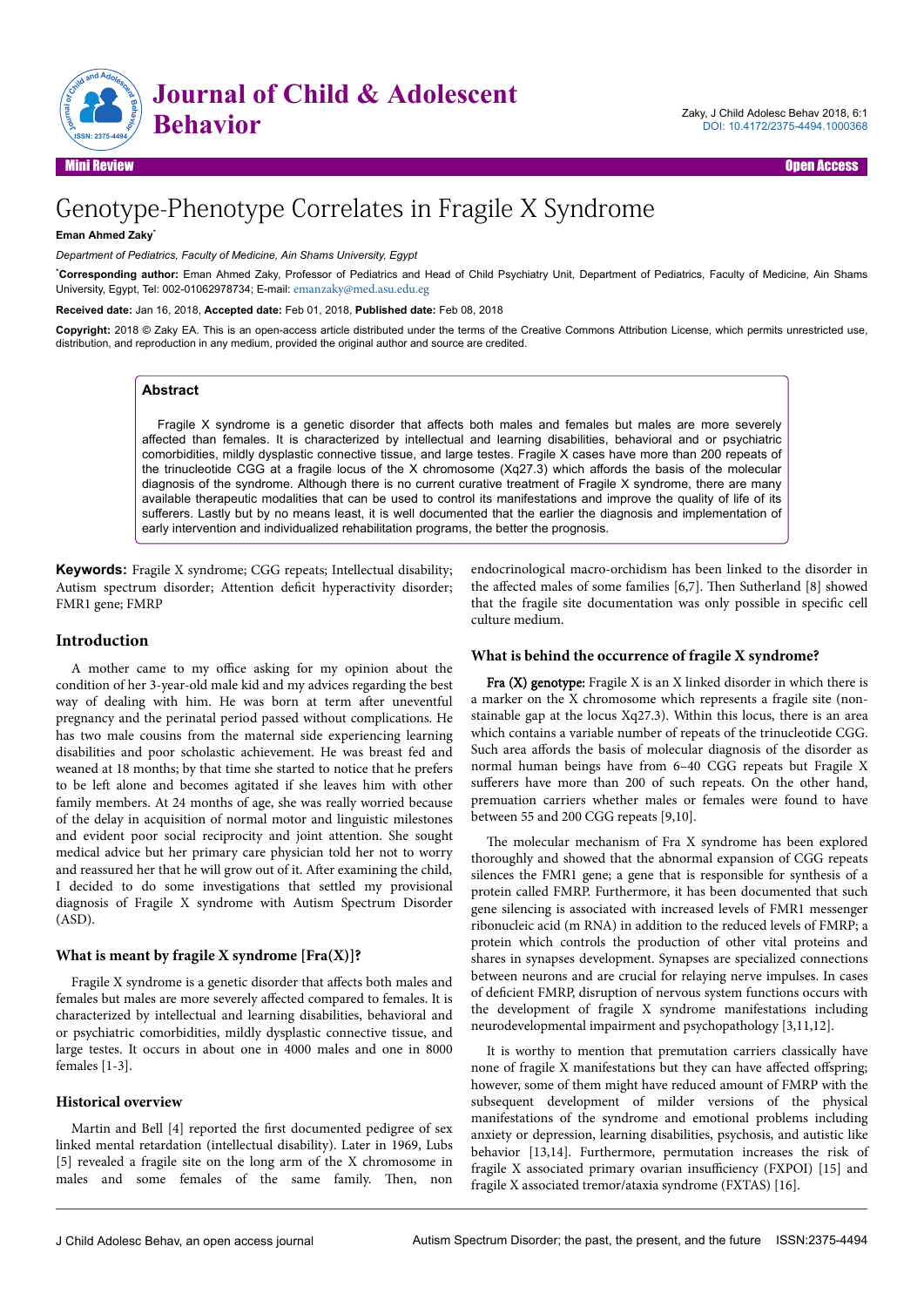Page 2 of 3

Inheritance: Fragile X syndrome is an X-linked dominant disorder which means that one copy of the mutant gene in each cell is sufficient for the disorder to manifest itself. A mutation in one of the two copies of the X chromosome in females and in the only copy of it in males is sufficient to result in the development of the syndrome. In female carriers, FMR1 gene permutation can expand to more than 200 CGG repeats in the gamete cells that develop into ova which results in increased risk of having an affected offspring while this does not happen in males with the permutation. Males pass the premutation only to their daughters as Y chromosomes do not have FMR1 gene [3,17].

# **What are the types of abnormalities that are frequently**  $recorded among fragile X syndrome suffers?$

Fra (X) phenotype: Manifestations of fragile X syndrome are mainly cognitive, behavioral, and craniofacial. In male sufferers, peri-pubertal increase in testicular size is a characteristic feature of the syndrome [1-3,17].

Cognitively, the sufferers had different degrees of intellectual disability ranging from mild to profound. Sometimes, borderline normal range of IQ with learning disabilities is encountered among sufferers especially females while most males have mild to moderate degrees of intellectual disability. Delayed speech and language development is usually apparent in affected toddlers by the age of 2. When developed, speech may be cluttered in affected males with mild intellectual disability while those with severer degrees of ID may show short bursts of repetitive speech [18-20].

Behaviorally, sufferers may have DSM5 diagnostic criteria of anxiety especially social anxiety and panic attacks with much less frequency of obsessive compulsive disorder (OCD). On the other hand, mood disorders are rare and if any they are usually transient and stressors related and may manifest as fluctuating mood, irritability, self-injury, and aggressive behavior [21]. Attention Deficit Hyperactivity Disorder (ADHD) is encountered in most male cases and 30% of Fra X females. Inattentiveness is usually life-long while hyperactivity and impulsivity improve with age [22]. On the other hand, concurrent Autism Spectrum Disorder occurs in 15-60% of Fra X cases and because of such high prevalence, screening for FMR1 mutation is highly recommended in autistic children. Interestingly, psychosis and catatonia have been reported in permutation carriers where multiple genetic and environmental hits resulted in intensified involvement and significant clinical expression  $[21,23,24]$ .

Neurologically, seizures are encountered in about 15% of affected males and 5% of affected females [25]. Hypotonia with hyperextensibility of fingers are occasional abnormalities [3,26].

Craniofacially, sufferers show macrocephaly in early childhood. Other abnormalities include thickening of nasal bridge down to the nasal tip, large ears with softening of its cartilage, the irides may be pale blue with epicanthal folds, dental crowding, and prognathism which usually becomes apparent at puberty [1-3,27].

Occasionally, nystagmus, squint, myopia, mild cutis laxa, torticollis, pectus excavatum, kyphoscoliosis, flat feet, submucosal cleft palate, prolapse of mitral valve, and aortic dilatation may be encountered. Also, recurrent sinusitis and otitis media are commonly encountered during early childhood [3,18,27].

# **Management of Fragile X Syndrome**

Molecular diagnosis of the syndrome can be done using polymerase chain reaction (PCR) to detect the expanded CGG repeats in the FMR1 gene [28,29]. Todorov et al. [30] reported fragile X mosaicism in a male by using PCR and methylation-specific multiplex ligationdependent probe amplification (MS-MLPA). They claimed that such combined analysis is a perfect means for diagnosis of fragile X syndrome as it assesses the CGG expansion and the CpG methylation status, and could detect the copy number changes along fragile X mental retardation genes (FMR1, FMR2). So, it is considered as an applicable way for neonatal screening as it excludes premutations.

Visual and hearing assessment is recommended to detect any associated sensory impairment. Cardiac problems are to be excluded using echocardiography and ECG. EEG is indicated in fragile X sufferers with seizures while neuroimaging is considered in those with ataxia or suspected structural brain abnormalities [18,31].

Therapeutic interventions for fragile X syndrome sufferers are conducted by multidisciplinary teams although there is no specific treatment for it. Early intervention is pivotal to improve the outcomes of management. Special education, occupational therapy, sensory integration, and anticipatory management to avoid excessive excitation will help to control behavior problems. Behavior therapy with parental training is very valuable in improving the concomitant behavioral disorders. Any associated visual or hearing deficits and or cardiac problems must be dealt with in the usual manner [31,32].

Pharmacotherapy is resorted to aiming at ameliorating the comorbid psychiatric manifestation in cases suffering from Fragile X. Psychostimulants are indicated to control those suffering from ADHD while antidepressants as selective serotonin reuptake inhibitors (SSRIs) are used to target any associated anxiety or mood disorders. On the other hand, antipsychotics as Risperdal may be utilized to target significant self-injurious, violent, and or aberrant behavior. Anticonvulsants are indicated in fragile X cases suffering from seizures. Metabotropic glutamate receptors (mGluR5) which are linked with synaptic plasticity may be targeted by drugs aiming at controlling core symptoms of the syndrome. Recently, lithium has been tried to improve behavior and verbal memory of the sufferers [18,32,33].

# **Prognosis**

Life expectancy in Fra (X) cases is claimed to be about 12 years less than the general population with similar causes of death [34]. Нere is slightly accelerated growth rate early in life that makes cerebral gigantism a potential differential diagnosis [3,6]. Motor milestones are delayed but with more or less a stable course with no deterioration. Macro-orchidism may be noticed before puberty but it becomes evident after it. Cluttered speech is characteristic in highly functioning fragile X sufferers. Psychological phenotype is characterized by hyperactivity, labile emotions, and different autistic features [1-3,18]. It is well documented that the earlier the diagnosis and implementation of early intervention and individualized rehabilitation programs, the better the prognosis. Also, higher IQs and absence of or well managed seizures and heart defects are associated with better prognosis.

# **References**

- 1. [Chudley AE, Hagerman RJ \(1987\) Fragile X syndrome. J Pediatr 10: 821](https://www.sciencedirect.com/science/article/pii/S002234768780392X).
- 2. [Terracciano A, Chiurazzi P, Neri G \(2005\) Fragile X syndrome. Am J Med](http://onlinelibrary.wiley.com/doi/10.1002/ajmg.c.30062/full) [Genet C Semin Med Genet 137C: 32-37](http://onlinelibrary.wiley.com/doi/10.1002/ajmg.c.30062/full).